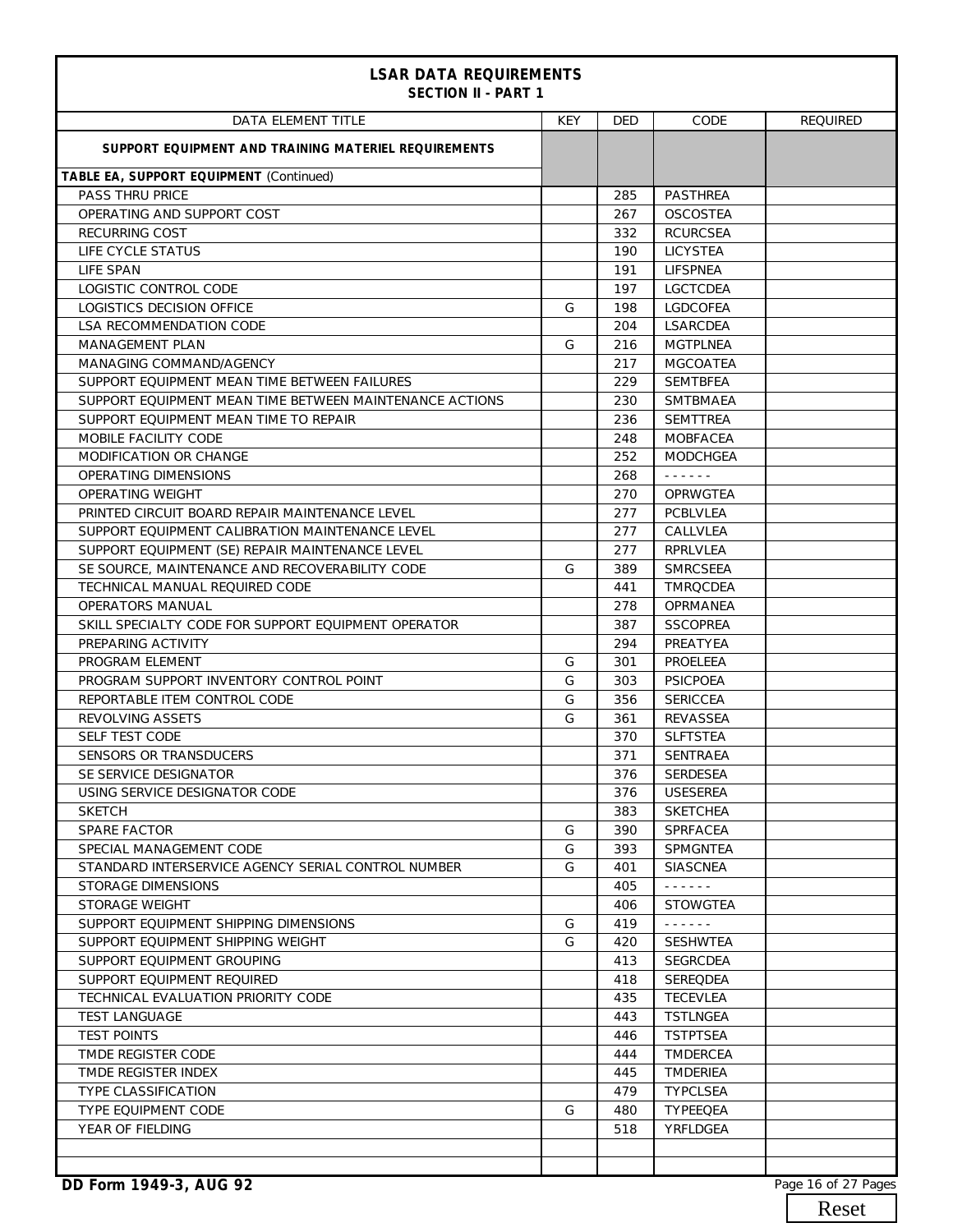| <b>LSAR DATA REQUIREMENTS</b><br><b>SECTION II - PART 1</b> |            |            |                                                                                                                           |                 |
|-------------------------------------------------------------|------------|------------|---------------------------------------------------------------------------------------------------------------------------|-----------------|
| <b>DATA ELEMENT TITLE</b>                                   | <b>KEY</b> | <b>DED</b> | CODE                                                                                                                      | <b>REQUIRED</b> |
| SUPPORT EQUIPMENT AND TRAINING MATERIEL REQUIREMENTS        |            |            |                                                                                                                           |                 |
| TABLE EB, ALLOCATION DATA                                   |            |            |                                                                                                                           |                 |
| ALLOWANCE DOCUMENT NUMBER                                   | B          | 016        | <b>ALDCNMEB</b>                                                                                                           |                 |
| ALLOWABLE RANGE 1 - 10 AND EXTENDED RANGE                   | G          | 015        | $\frac{1}{2}$                                                                                                             |                 |
| ALLOWABLE DESIGNATION DESCRIPTION                           | G          | 015        | <b>ALDNDSEB</b>                                                                                                           |                 |
| ALLOCATION LAND VESSEL CODE                                 | G          | 015        | <b>ALLVCDEB</b>                                                                                                           |                 |
| ALLOCATION MAINTENANCE LEVEL FUNCTION                       | G          | 015        | <b>ALMLVLEB</b>                                                                                                           |                 |
| ALLOCATION STATION IDENTIFICATION CODE                      | G          | 015        | <b>ALSTIDEB</b>                                                                                                           |                 |
| TABLE EC, SUPPORT EQUIPMENT PARAMETERS                      |            |            |                                                                                                                           |                 |
| SUPPORT EQUIPMENT PARAMETERS                                | K          | 284        | $\omega$ is a set of $\omega$                                                                                             |                 |
| <b>CALIBRATION PROCEDURE</b>                                |            | 039        | CALPROEC                                                                                                                  |                 |
| TABLE ED, SUPPORT EQUIPMENT AUTHORIZATION                   |            |            |                                                                                                                           |                 |
| SPECIFIC AUTHORIZATION                                      | B          | 399        | $\omega$ , $\omega$ , $\omega$ , $\omega$                                                                                 |                 |
|                                                             |            |            |                                                                                                                           |                 |
| TABLE EE, SUPPORT EQUIPMENT NARRATIVE                       |            |            |                                                                                                                           |                 |
| SUPPORT EOUIPMENT NARRATIVE CODE                            | K          | 414        | <b>SENARCEE</b>                                                                                                           |                 |
| <b>FUNCTIONAL ANALYSIS</b>                                  |            | 147        |                                                                                                                           |                 |
| DESCRIPTION AND FUNCTION OF SUPPORT EQUIPMENT               |            | 078        |                                                                                                                           |                 |
| SUPPORT EQUIPMENT NON-PROLIFERATION EFFORT                  |            | 415        |                                                                                                                           |                 |
| CHARACTERISTICS OF SUPPORT EQUIPMENT                        |            | 044        |                                                                                                                           |                 |
| INSTALLATION FACTORS OR OTHER FACILITIES                    |            | 169        |                                                                                                                           |                 |
| ADDITIONAL SKILLS AND SPECIAL TRAINING REQUIREMENTS         |            | 008        |                                                                                                                           |                 |
| SUPPORT EQUIPMENT EXPLANATION                               |            | 411        |                                                                                                                           |                 |
| <b>JUSTIFICATION</b>                                        |            | 188        |                                                                                                                           |                 |
|                                                             |            |            |                                                                                                                           |                 |
| TABLE EF, SUPPORT EQUIPMENT RECOMMENDATION DATA             |            |            |                                                                                                                           |                 |
| SUPPORT EQUIPMENT RECOMMENDATION DATA (SERD) NUMBER         | К          | 416        | <b>SERDNOEF</b>                                                                                                           |                 |
| <b>SERD REVISION</b>                                        | K          | 360        | <b>SRDREVEF</b>                                                                                                           |                 |
| <b>SERD STATUS</b>                                          |            | 404        | <b>STATUSEF</b>                                                                                                           |                 |
| SERD DATE OF GOVERNMENT DISPOSITION                         | G          | 071        | <b>DTGVDSEF</b>                                                                                                           |                 |
| SERD DATE OF REVISION SUBMISSION                            |            | 071        | <b>DTRVSBEF</b>                                                                                                           |                 |
|                                                             |            |            |                                                                                                                           |                 |
| TABLE EG, SERD REVISION REMARKS                             |            |            |                                                                                                                           |                 |
| <b>SERD REVISION REMARKS</b>                                |            | 417        | <b>REVREMEG</b>                                                                                                           |                 |
| TABLE EH, ALTERNATE NATIONAL STOCK NUMBERS                  |            |            |                                                                                                                           |                 |
| ALTERNATE NATIONAL STOCK NUMBER                             | K          | 253        | $\begin{array}{cccccccccccccc} \bullet & \bullet & \bullet & \bullet & \bullet & \bullet & \bullet & \bullet \end{array}$ |                 |
|                                                             |            |            |                                                                                                                           |                 |
| TABLE EI, INPUT POWER SOURCE                                |            |            |                                                                                                                           |                 |
| <b>INPUT POWER SOURCE</b>                                   | К          | 168        | $\omega$ , $\omega$ , $\omega$ , $\omega$ , $\omega$                                                                      |                 |
| TABLE EJ, SUPPORT EQUIPMENT DESIGN DATA                     |            |            |                                                                                                                           |                 |
| DESIGN DATA CATEGORY CODE (DDCC)                            | К          |            | <b>DSNDATEJ</b>                                                                                                           |                 |
| DDCC CONTRACTOR RECOMMENDED                                 |            | 079<br>057 | CNTRECEJ                                                                                                                  |                 |
| DDCC ESTIMATED PRICE                                        |            |            | <b>ESTPRCEJ</b>                                                                                                           |                 |
| DDCC GOVERNMENT REQUIRED                                    |            | 101        | <b>GOVRODEJ</b>                                                                                                           |                 |
| DDCC SCOPE                                                  |            | 150<br>365 | <b>DDCCSEJ</b>                                                                                                            |                 |
| TABLE EK, SUPERCEDURE DATA                                  |            |            |                                                                                                                           |                 |
| SUPERCEDURE CAGE CODE                                       | К          | 046        | SPRCAGEK                                                                                                                  |                 |
| SUPERCEDURE REFERENCE NUMBER                                | К          | 337        | <b>SPRREFEK</b>                                                                                                           |                 |
| SUPERCEDURE TYPE                                            | M          | 408        | <b>SUTYPEEK</b>                                                                                                           |                 |
| SUPERCEDURE ITEM NAME                                       |            | 182        | <b>SUPITNEK</b>                                                                                                           |                 |
| SUPERCEDURE SERD NUMBER                                     |            | 416        | <b>SUSRNOEK</b>                                                                                                           |                 |
| REASON FOR SUPERCEDURE/DELETION                             |            | 327        | <b>REASUPEK</b>                                                                                                           |                 |
| SUPERCEDURE INTERCHANGEABILITY CODE                         |            | 172        | <b>ICCODEEK</b>                                                                                                           |                 |
|                                                             |            |            |                                                                                                                           |                 |

**DD Form 1949-3, AUG 92** Page 17 of 27 Pages

Reset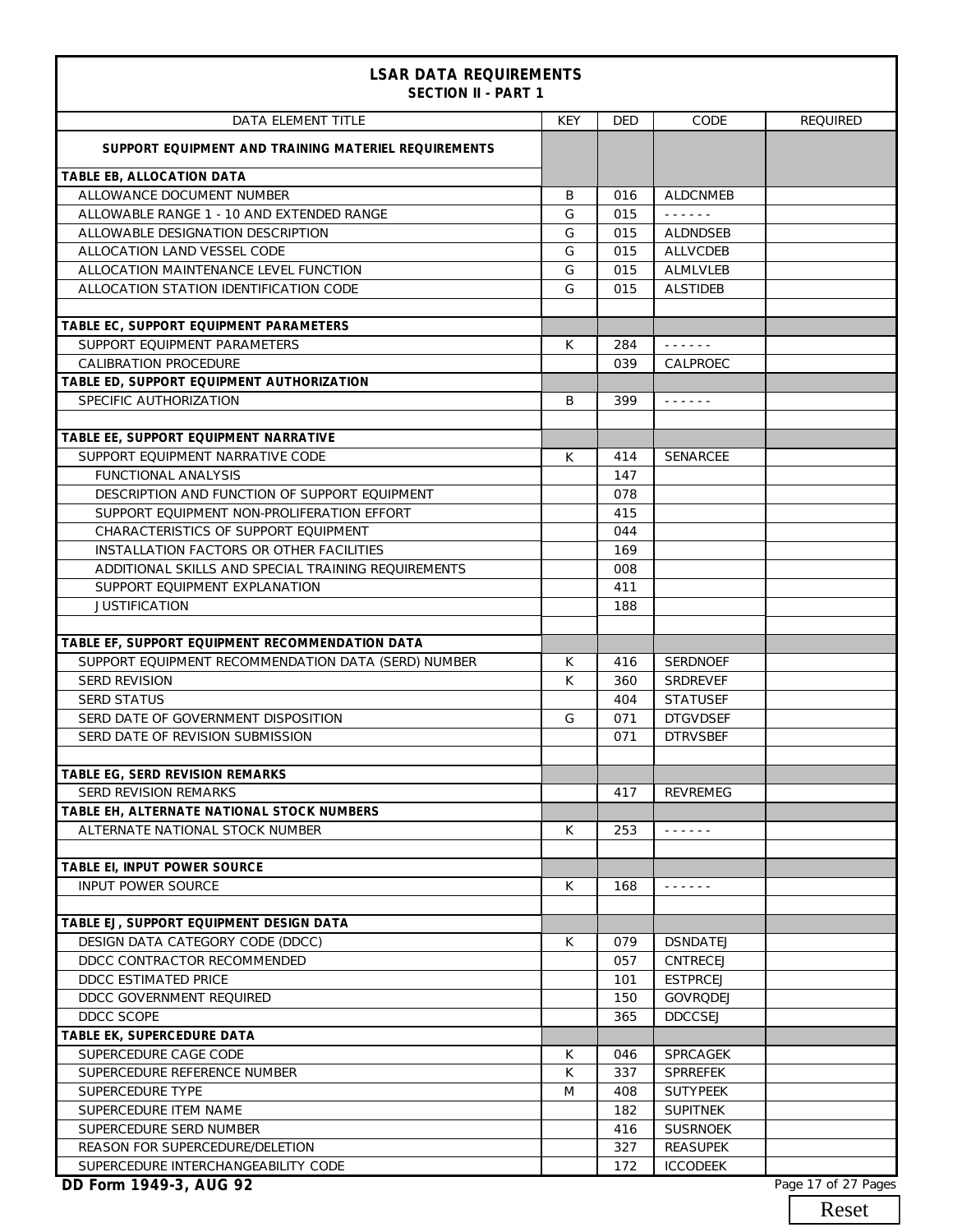| <b>LSAR DATA REQUIREMENTS</b><br><b>SECTION II - PART 1</b> |            |            |                                                                                     |                     |
|-------------------------------------------------------------|------------|------------|-------------------------------------------------------------------------------------|---------------------|
| <b>DATA ELEMENT TITLE</b>                                   | <b>KEY</b> | <b>DED</b> | CODE                                                                                | <b>REQUIRED</b>     |
| SUPPORT EQUIPMENT AND TRAINING MATERIEL REQUIREMENTS        |            |            |                                                                                     |                     |
| TABLE EL, SUPPORT EQUIPMENT ILS REQUIREMENT CATEGORY CODE   |            |            |                                                                                     |                     |
| ILS REQUIREMENT CATEGORY CODE (IRCC)                        | К          | 171        | <b>IRCCODEL</b>                                                                     |                     |
| <b>IRCC CONTRACTOR RECOMMENDED</b>                          |            | 057        | CONRECEL                                                                            |                     |
| <b>IRCC ESTIMATED PRICE</b>                                 |            | 101        | <b>ESTPRCEL</b>                                                                     |                     |
| <b>IRCC GOVERNMENT REQUIRED</b>                             |            | 150        | GOVRODEL                                                                            |                     |
| <b>IRCC SCOPE</b>                                           |            | 365        | <b>IRCSCOEL</b>                                                                     |                     |
| TABLE EM, SYSTEM EQUIPMENT                                  |            |            |                                                                                     |                     |
| SYSTEM CAGE CODE                                            | F          | 046        | <b>SCAGECEM</b>                                                                     |                     |
| SYSTEM REFERENCE NUMBER                                     | F          | 337        | <b>SREFNOEM</b>                                                                     |                     |
| SYSTEM EQUIPMENT QUANTITY PER TEST                          |            | 320        | <b>QTYTSTEM</b>                                                                     |                     |
| SYSTEM EQUIPMENT ITEM DESIGNATOR                            |            | 179        | <b>GFAEIDEM</b>                                                                     |                     |
| UNIT UNDER TEST REQUIREMENTS AND DESCRIPTION                |            |            |                                                                                     |                     |
| TABLE UA, ARTICLE REQUIRING SUPPORT/UNIT UNDER TEST (UUT)   |            |            |                                                                                     |                     |
| END ITEM ACRONYM CODE                                       | F          | 096        | EIACODXA                                                                            |                     |
| UUT LSA CONTROL NUMBER (LCN)                                | F          | 199        | <b>UUTLCNUA</b>                                                                     |                     |
| UUT ALTERNATE LCN CODE                                      | F          | 019        | <b>UUTALCUA</b>                                                                     |                     |
| <b>UUT LCN TYPE</b>                                         | F          | 203        | <b>UTLCNTUA</b>                                                                     |                     |
| <b>UUT ALLOWANCE</b>                                        | G          | 016        | <b>UTALLOUA</b>                                                                     |                     |
| UUT CALIBRATION/MEASUREMENT REQUIREMENTS SUMMARY STATUS     |            | 036        | <b>UTSTCDUA</b>                                                                     |                     |
| UUT MAINTENANCE PLAN NUMBER                                 | G          | 209        | <b>UMNTPLUA</b>                                                                     |                     |
| UUT TEST REQUIREMENTS DOCUMENT NUMBER                       |            | 448        | <b>UTTRDNUA</b>                                                                     |                     |
| UUT WORK PACKAGE REFERENCE                                  |            | 515        | <b>UTWPRFUA</b>                                                                     |                     |
|                                                             |            |            |                                                                                     |                     |
| TABLE UB, ARTICLE REQUIRING SUPPORT/UUT SUPPORT EQUIPMENT   |            |            |                                                                                     |                     |
| SUPPORT EQUIPMENT CAGE CODE                                 | F          | 046        | <b>SECAGEEA</b>                                                                     |                     |
| SUPPORT EQUIPMENT REFERENCE NUMBER                          | F          | 337        | <b>SEREFNEA</b>                                                                     |                     |
| UUT CMRS SUMMARY STATUS                                     |            | 036        | <b>UTSTCDUB</b>                                                                     |                     |
| UUT CMRS RECOMMENDED CODE                                   |            | 035        | <b>UTCMRSUB</b>                                                                     |                     |
|                                                             |            |            |                                                                                     |                     |
| TABLE UC, OPERATIONAL TEST PROGRAM                          |            |            |                                                                                     |                     |
| OPERATIONAL TEST PROGRAM (OTP) CAGE CODE                    | F          | 046        | <b>OTPCAGUC</b>                                                                     |                     |
| OTP REFERENCE NUMBER                                        | F          | 337        | <b>OTPREFUC</b>                                                                     |                     |
| OTP APPORTIONED UNIT COST                                   |            | 025        | د د د د د د                                                                         |                     |
| OTP COORDINATED TEST PLAN                                   |            | 060        | <b>OTPCTPUC</b>                                                                     |                     |
|                                                             |            |            |                                                                                     |                     |
| OTP STANDARDS FOR COMPARISON                                |            | 412        | <b>OTPSFCUC</b>                                                                     |                     |
| OTP SUPPORT EQUIPMENT RECOMMENDATION DATA NUMBER            |            | 416        | <b>OTPSRDUC</b>                                                                     |                     |
| TABLE UD, UUT SUPPORT EQUIPMENT OPERATIONAL TEST PROGRAM    |            |            |                                                                                     |                     |
| TABLE UE, TEST PROGRAM INSTRUCTION                          |            |            |                                                                                     |                     |
| TEST PROGRAM INSTRUCTION (TPI) CAGE CODE                    | F          | 046        | <b>TPICAGUE</b>                                                                     |                     |
| TPI REFERENCE NUMBER                                        | F          | 337        | <b>TPIREFUE</b>                                                                     |                     |
| TPI APPORTIONED UNIT COST                                   |            | 025        | د د د د د د                                                                         |                     |
| TPI SELF TEST                                               |            | 370        | <b>TPISTSUE</b>                                                                     |                     |
| TPI TECHNICAL DATA PACKAGE                                  |            | 434        | <b>TPITDPUE</b>                                                                     |                     |
| TPI SUPPORT EQUIPMENT RECOMMENDATION DATA NUMBER            |            | 416        | <b>TPISRDUE</b>                                                                     |                     |
| TABLE UF, UNIT UNDER TEST EXPLANATION                       |            |            |                                                                                     |                     |
| <b>UUT EXPLANATION</b>                                      |            | 498        | <b>UTEXPLUF</b>                                                                     |                     |
|                                                             |            |            |                                                                                     |                     |
| TABLE UG, UNIT UNDER TEST PARAMETER GROUP                   |            |            |                                                                                     |                     |
| <b>UUT PARAMETERS</b>                                       | К          | 284        | $\omega = \omega \left( \omega \right) \left( \omega \right) \left( \omega \right)$ |                     |
| UUT CMRS PARAMETER CODE                                     |            | 034        | <b>UUTPPCUG</b>                                                                     |                     |
| UUT PARAMETER TEST ACCURACY RATIO                           |            | 442        | $\omega$ is a second or                                                             |                     |
| DD Form 1949-3, AUG 92                                      |            |            |                                                                                     | Page 18 of 27 Pages |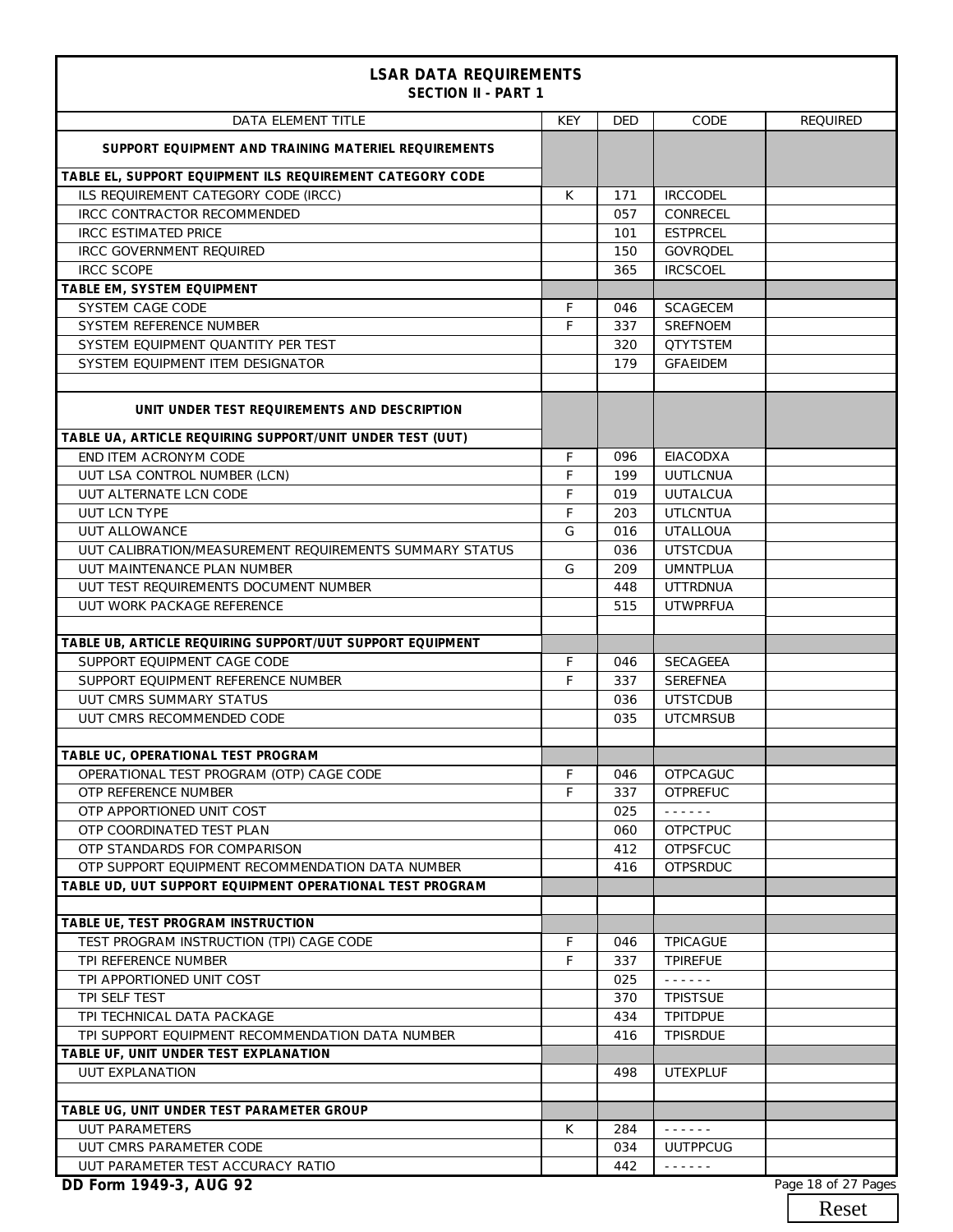| <b>LSAR DATA REQUIREMENTS</b><br><b>SECTION II - PART 1</b>     |            |            |                                                                                                                                     |                 |  |  |
|-----------------------------------------------------------------|------------|------------|-------------------------------------------------------------------------------------------------------------------------------------|-----------------|--|--|
| <b>DATA ELEMENT TITLE</b>                                       | <b>KEY</b> | <b>DED</b> | CODE                                                                                                                                | <b>REQUIRED</b> |  |  |
| UNIT UNDER TEST REQUIREMENTS AND DESCRIPTION                    |            |            |                                                                                                                                     |                 |  |  |
| TABLE UH, UUT FAULT ISOLATED REPLACEABLE UNIT                   |            |            |                                                                                                                                     |                 |  |  |
| TASK LSA CONTROL NUMBER (LCN)                                   | F          | 199        | <b>TSKLCNCI</b>                                                                                                                     |                 |  |  |
| TASK ALTERNATE LCN CODE (ALC)                                   | F          | 019        | <b>TSKALCCI</b>                                                                                                                     |                 |  |  |
| <b>TASK LCN TYPE</b>                                            | F          | 203        | <b>TSKLTYCI</b>                                                                                                                     |                 |  |  |
| TASK PROVISION TASK CODE                                        | F          | 427        | <b>TSKTCDCI</b>                                                                                                                     |                 |  |  |
| TASK PROVISION LCN                                              | F          | 199        | <b>PROLCNCI</b>                                                                                                                     |                 |  |  |
| <b>TASK PROVISION ALC</b>                                       | F          | 019        | <b>PROALCCI</b>                                                                                                                     |                 |  |  |
| TASK PROVISION LCN TYPE                                         | F          | 203        | PROLTYCI                                                                                                                            |                 |  |  |
| TASK PROVISION CAGE CODE                                        | F          | 046        | <b>PROCAGCI</b>                                                                                                                     |                 |  |  |
| TASK PROVISION REFERENCE NUMBER                                 | F          | 337        | <b>PROREFCI</b>                                                                                                                     |                 |  |  |
| SUPPORT EQUIPMENT CAGE CODE                                     | M          | 046        | <b>SECAGEEA</b>                                                                                                                     |                 |  |  |
| SUPPORT EQUIPMENT REFERENCE NUMBER                              | M          | 337        | <b>SEREFNEA</b>                                                                                                                     |                 |  |  |
| UUT FIRU FAULT ISOLATION                                        |            | 143        | $\omega$ , $\omega$ , $\omega$                                                                                                      |                 |  |  |
| UUT FIRU TEST REQUIREMENTS DOCUMENT INDICATOR                   |            | 447        | <b>UUTFTDUH</b>                                                                                                                     |                 |  |  |
|                                                                 |            |            |                                                                                                                                     |                 |  |  |
| TABLE UI, ADAPTER - INTERCONNECTOR DEVICE                       |            |            |                                                                                                                                     |                 |  |  |
| ADAPTER INTERCONNECTOR DEVICE (AID) CAGE CODE                   | F          | 046        | AIDCAGUI                                                                                                                            |                 |  |  |
| AID REFERENCE NUMBER                                            | F          | 337        | <b>AIDREFUI</b>                                                                                                                     |                 |  |  |
| AID APPORTIONED UNIT COST                                       |            | 025        | $\omega$ is a second set of $\omega$                                                                                                |                 |  |  |
| AID SUPPORT EQUIPMENT RECOMMENDATION DATA NUMBER                |            | 416        | <b>AIDSRDUI</b>                                                                                                                     |                 |  |  |
| AID COMMON UNIT UNDER TEST                                      |            | 048        | <b>AIDCUTUI</b>                                                                                                                     |                 |  |  |
| TABLE UJ, UUT SUPPORT EQUIPMENT ADAPTER - INTERCONNECTOR DEVICE |            |            |                                                                                                                                     |                 |  |  |
| TABLE UK, AUTOMATIC TEST EQUIPMENT (ATE) TEST STATION           |            |            |                                                                                                                                     |                 |  |  |
| ATE CAGE CODE                                                   | F          | 046        | ATECAGUK                                                                                                                            |                 |  |  |
| AUTOMATIC TEST EQUIPMENT REFERENCE NUMBER                       | F          | 337        | <b>ATEREFUK</b>                                                                                                                     |                 |  |  |
| ATE GOVERNMENT DESIGNATOR                                       |            | 149        | <b>ATEGDSUK</b>                                                                                                                     |                 |  |  |
| TABLE UL, UUT SUPPORT EQUIPMENT AUTOMATIC TEST EQUIPMENT        |            |            |                                                                                                                                     |                 |  |  |
|                                                                 |            |            |                                                                                                                                     |                 |  |  |
| TABLE UM, SUPPORT EQUIPMENT ITEM UNIT UNDER TEST                |            |            |                                                                                                                                     |                 |  |  |
| SUPPORT EQUIPMENT UNIT UNDER TEST (SE UUT) CAGE CODE            | F          | 046        | <b>SUTCAGUM</b>                                                                                                                     |                 |  |  |
| SE UUT REFERENCE NUMBER                                         | F          | 337        | SUTREFUM                                                                                                                            |                 |  |  |
| SE UUT ALLOWANCE                                                |            | 016        | <b>SUTALLUM</b>                                                                                                                     |                 |  |  |
| SE UUT CMRS STATUS                                              |            | 036        | <b>SUTSTCUM</b>                                                                                                                     |                 |  |  |
| SE UUT MAINTENANCE PLAN NUMBER                                  |            | 209        | <b>MNTPLNUM</b>                                                                                                                     |                 |  |  |
| SE UUT TEST REQUIREMENTS DOCUMENT NUMBER                        |            | 448        | TRDNUMUM                                                                                                                            |                 |  |  |
| SE UUT WORK PACKAGE REFERENCE                                   |            | 515        | WKPKRFUM                                                                                                                            |                 |  |  |
|                                                                 |            |            |                                                                                                                                     |                 |  |  |
| TABLE UN, SUPPORT EQUIPMENT UUT PARAMETER GROUP                 |            |            |                                                                                                                                     |                 |  |  |
| SE UUT PARAMETERS                                               | К          | 284        | $\begin{array}{cccccccccccccc} \bullet & \bullet & \bullet & \bullet & \bullet & \bullet & \bullet & \bullet & \bullet \end{array}$ |                 |  |  |
| SE UUT CMRS PARAMETER CODE                                      |            | 034        | <b>UTPACMUN</b>                                                                                                                     |                 |  |  |
| SE UUT PARAMETER TEST ACCURACY RATIO                            |            | 442        | $\omega$ is a second set of $\omega$                                                                                                |                 |  |  |
| <b>FACILITIES CONSIDERATION</b>                                 |            |            |                                                                                                                                     |                 |  |  |
| TABLE FA, FACILITY                                              |            |            |                                                                                                                                     |                 |  |  |
| <b>FACILITY NAME</b>                                            | К          | 118        | <b>FACNAMFA</b>                                                                                                                     |                 |  |  |
| FACILITY CATEGORY CODE                                          | К          | 115        | <b>FACCCDFA</b>                                                                                                                     |                 |  |  |
| <b>FACILITY TYPE</b>                                            | К          | 483        | <b>TYPFACFA</b>                                                                                                                     |                 |  |  |
| <b>FACILITY CLASS</b>                                           |            | 116        | <b>FACCLAFA</b>                                                                                                                     |                 |  |  |
| FACILITY DRAWING CLASSIFICATION                                 |            | 088        | <b>DRCLASFA</b>                                                                                                                     |                 |  |  |
| <b>FACILITY DRAWING NUMBER</b>                                  |            | 089        | <b>FADNUMFA</b>                                                                                                                     |                 |  |  |
| <b>FACILITY DRAWING REVISION</b>                                |            | 360        | <b>FADREVFA</b>                                                                                                                     |                 |  |  |
| <b>FACILITY AREA</b>                                            |            | 112        | FAAREAFA                                                                                                                            |                 |  |  |
| DD Form 1949-3, AUG 92<br>Page 19 of 27 Pages                   |            |            |                                                                                                                                     |                 |  |  |

Reset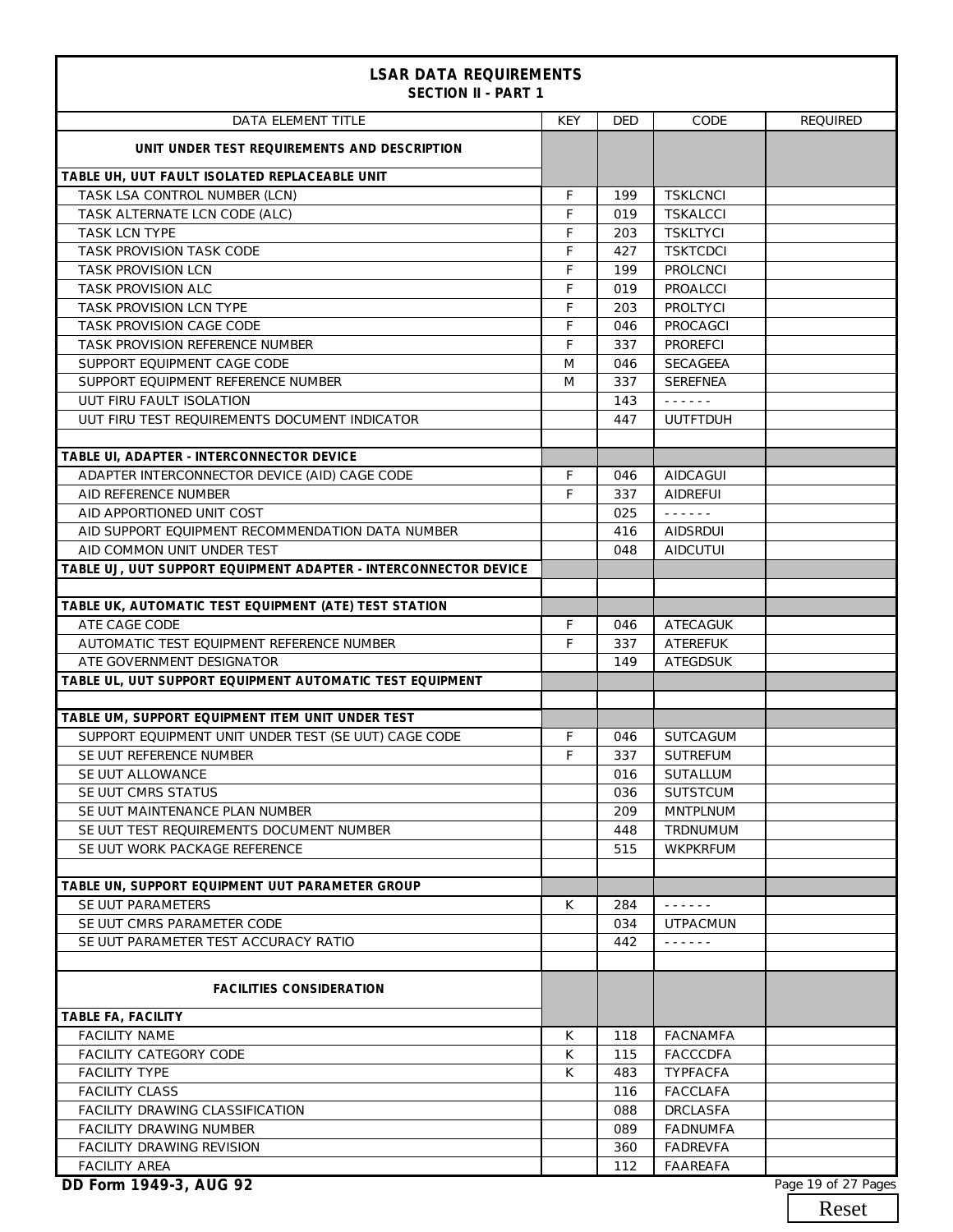| <b>LSAR DATA REQUIREMENTS</b><br><b>SECTION II - PART 1</b>                             |            |            |                                    |                     |
|-----------------------------------------------------------------------------------------|------------|------------|------------------------------------|---------------------|
| DATA ELEMENT TITLE                                                                      | <b>KEY</b> | DED        | CODE                               | <b>REQUIRED</b>     |
| <b>FACILITIES CONSIDERATION</b>                                                         |            |            |                                    |                     |
| TABLE FA, FACILITY (Continued)                                                          |            |            |                                    |                     |
| FACILITY AREA UNIT OF MEASURE                                                           |            | 491        | <b>FAARUMFA</b>                    |                     |
| <b>FACILITY CONSTRUCTION UNIT OF MEASURE PRICE</b>                                      |            | 492        | <b>FACNCOFA</b>                    |                     |
| CONSTRUCTION UNIT OF MEASURE                                                            |            | 491        | CONUOMFA                           |                     |
| TABLE FB, FACILITY NARRATIVE                                                            |            |            |                                    |                     |
| <b>FACILITY NARRATIVE CODE</b>                                                          | К          | 119        | <b>FNCODEFB</b>                    |                     |
| <b>FACILITY CAPABILITY</b>                                                              |            | 114        |                                    |                     |
| <b>FACILITY LOCATION</b>                                                                |            | 117        |                                    |                     |
| TABLE FC, FACILITY BASELINE NARRATIVE                                                   |            |            |                                    |                     |
| BASELINE FACILITY NARRATIVE CODE                                                        | К          | 113        | <b>FBNACDFC</b>                    |                     |
| FACILITIES MAINTENANCE REQUIREMENT                                                      |            | 107        |                                    |                     |
| FACILITIES REQUIREMENTS FOR OPERATIONS                                                  |            | 109        |                                    |                     |
| <b>FACILITIES REQUIREMENT FOR TRAINING</b>                                              |            | 110        |                                    |                     |
| FACILITY REQUIREMENTS SPECIAL CONSIDERATIONS                                            |            | 120        |                                    |                     |
| FACILITY REQUIREMENTS SUPPLY/STORAGE                                                    |            | 121        |                                    |                     |
|                                                                                         |            |            |                                    |                     |
| TABLE FD, NEW OR MODIFIED FACILITY NARRATIVE<br>NEW OR MODIFIED FACILITY NARRATIVE CODE |            |            | <b>NMFNCDFD</b>                    |                     |
|                                                                                         | К          | 255        |                                    |                     |
| FACILITY DESIGN CRITERIA                                                                |            | 105        |                                    |                     |
| <b>FACILITY INSTALLATION LEAD TIME</b>                                                  |            | 106        |                                    |                     |
| FACILITY TASK AREA BREAKDOWN                                                            |            | 122        |                                    |                     |
| <b>FACILITIES UTILIZATION</b>                                                           |            | 111        |                                    |                     |
| <b>FACILITIES REQUIREMENTS</b>                                                          |            | 108        |                                    |                     |
| <b>FACILITY UNIT COST RATIONALE</b>                                                     |            | 123        |                                    |                     |
| <b>FACILITY JUSTIFICATION</b>                                                           |            | 188        |                                    |                     |
| TYPE OF CONSTRUCTION                                                                    |            | 482        |                                    |                     |
| UTILITIES REQUIREMENT                                                                   |            | 502        |                                    |                     |
| TABLE FE, OPERATIONS AND MAINTENANCE TASK FACILITY REQUIREMENT                          |            |            |                                    |                     |
| END ITEM ACRONYM CODE                                                                   | F          | 096        | EIACODXA                           |                     |
| LSA CONTROL NUMBER (LCN)                                                                | F          | 199        | <b>LCNCODXA</b>                    |                     |
| ALTERNATE LCN CODE                                                                      | F          | 019        | <b>ALTLCNXB</b>                    |                     |
| LCN TYPE                                                                                | F          | 203        | <b>LCNTYPXB</b>                    |                     |
| <b>TASK CODE</b>                                                                        | F          | 427        | <b>TASKCDCA</b>                    |                     |
|                                                                                         |            |            |                                    |                     |
| PERSONNEL SKILL CONSIDERATIONS                                                          |            |            |                                    |                     |
| TABLE GA, SKILL SPECIALTY<br>SKILL SPECIALTY CODE                                       |            |            |                                    |                     |
| SKILL LEVEL CODE                                                                        | К          | 387<br>386 | <b>SKSPCDGA</b><br><b>SKLVCDGA</b> |                     |
|                                                                                         |            |            |                                    |                     |
| <b>HOUR LABOR RATE</b><br><b>TRAINING COST</b>                                          |            | 161        | <b>HRLARTGA</b>                    |                     |
|                                                                                         |            | 460        | <b>TRNCOSGA</b>                    |                     |
| TABLE GB, NEW OR MODIFIED SKILL                                                         |            |            |                                    |                     |
| NEW OR MODIFIED SKILL SPECIALTY CODE                                                    | К          | 257        | <b>MDCSSCGB</b>                    |                     |
| NEW OR MODIFIED SKILL LEVEL CODE                                                        |            | 386        | <b>MDSCLCGB</b>                    |                     |
| SKILL SPECIALTY CODE                                                                    |            | 387        | <b>SKSPCDGA</b>                    |                     |
| DUTY POSITION REQUIRING A NEW OR REVISED SKILL                                          |            | 092        | <b>DPRNRSGB</b>                    |                     |
| RECOMMENDED RANK/RATE/PAY PLAN/GRADE                                                    |            | 330        | د د د د د د                        |                     |
| SECURITY CLEARANCE                                                                      |            | 369        | <b>SCRSSCGB</b>                    |                     |
| <b>TEST SCORE</b>                                                                       |            | 449        | <b>SSCTESGB</b>                    |                     |
| ASVAB AFQT SCORE                                                                        |            | 026        | ABAFQTGB                           |                     |
| ASVAB AFQT EXPECTED RANGE                                                               |            | 026        | د د د د د د                        |                     |
| ASVAB AFQT LOWEST PERCENT                                                               |            | 026        | بالمستبط بالمنابذ                  |                     |
| DD Form 1949-3, AUG 92                                                                  |            |            |                                    | Page 20 of 27 Pages |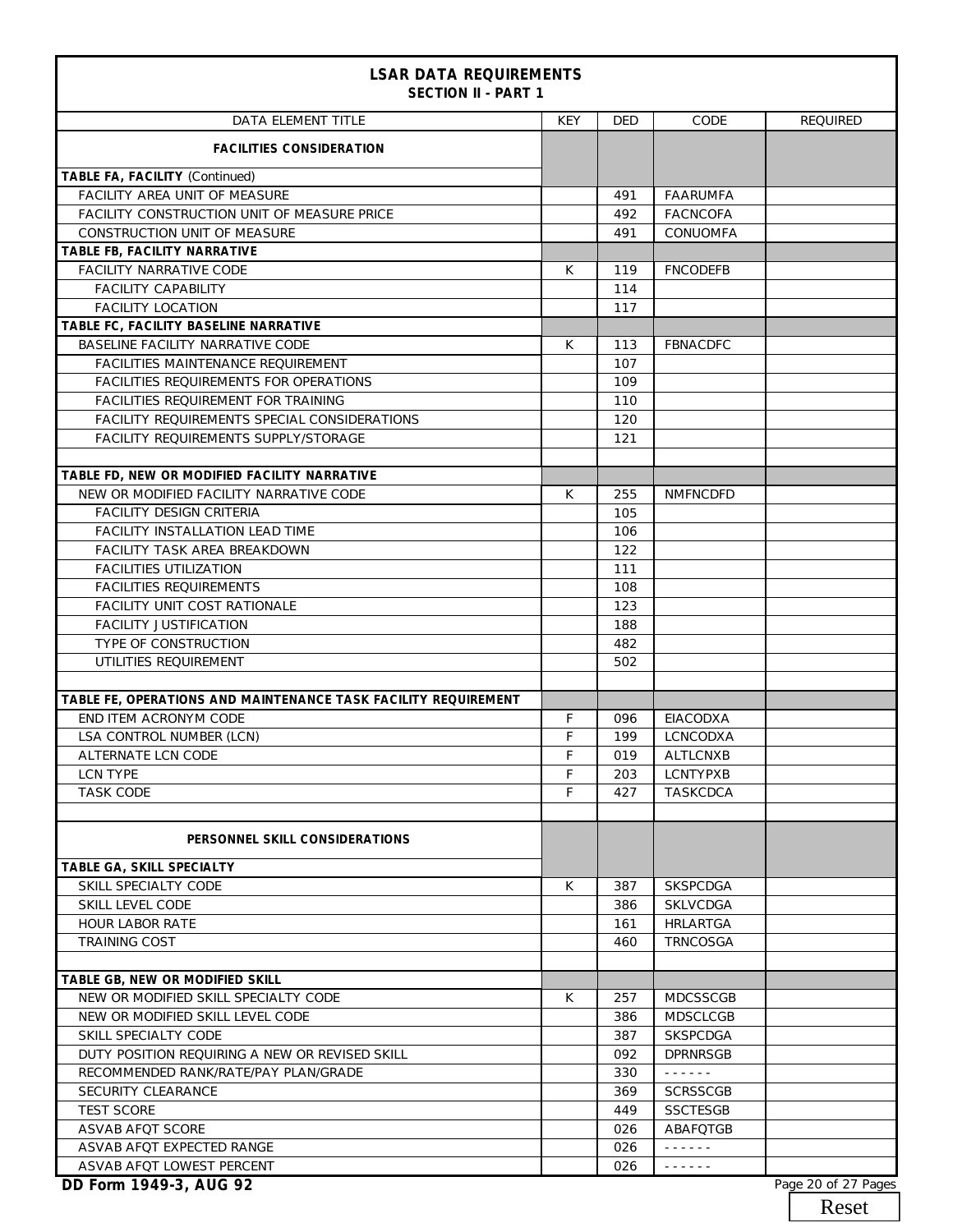| <b>LSAR DATA REQUIREMENTS</b><br><b>SECTION II - PART 1</b> |            |            |                                                                                                                        |                 |
|-------------------------------------------------------------|------------|------------|------------------------------------------------------------------------------------------------------------------------|-----------------|
| <b>DATA ELEMENT TITLE</b>                                   | <b>KEY</b> | <b>DED</b> | CODE                                                                                                                   | <b>REQUIRED</b> |
| PERSONNEL SKILL CONSIDERATIONS                              |            |            |                                                                                                                        |                 |
| TABLE GC, NEW OR MODIFIED SKILL NARRATIVE                   |            |            |                                                                                                                        |                 |
| NEW OR MODIFIED SKILL NARRATIVE CODE                        | K          | 256        | <b>NMSNCDGC</b>                                                                                                        |                 |
| ADDITIONAL REQUIREMENTS                                     |            | 007        |                                                                                                                        |                 |
| EDUCATIONAL QUALIFICATIONS                                  |            | 094        |                                                                                                                        |                 |
| SKILL JUSTIFICATION                                         |            | 188        |                                                                                                                        |                 |
| ADDITIONAL TRAINING REQUIREMENTS                            |            | 012        |                                                                                                                        |                 |
| TABLE GD, SKILL APTITUDE DATA                               |            |            |                                                                                                                        |                 |
| ASVAB APTITUDE ELEMENT                                      | К          | 026        | <b>ASVAPEGD</b>                                                                                                        |                 |
| ASVAB APTITUDE ELEMENT EXPECTED RANGE                       |            | 026        | $\omega$ is a set of $\omega$                                                                                          |                 |
| ASVAB APTITUDE ELEMENT LOWEST PERCENT                       |            | 026        | $\omega$ is a second set of $\omega$                                                                                   |                 |
| TABLE GE, PHYSICAL AND MENTAL REQUIREMENTS NARRATIVE        |            |            |                                                                                                                        |                 |
| END ITEM ACRONYM CODE                                       | F          | 096        | EIACODXA                                                                                                               |                 |
| LSA CONTROL NUMBER (LCN)                                    | F          | 199        | LSACONXB                                                                                                               |                 |
| ALTERNATE LCN CODE                                          | F          | 019        | <b>ALTLCNXB</b>                                                                                                        |                 |
| <b>LCN TYPE</b>                                             | F          | 203        | <b>LCNTYPXB</b>                                                                                                        |                 |
| <b>TASK CODE</b>                                            | F          | 427        | <b>TASKCDCA</b>                                                                                                        |                 |
| <b>SUBTASK NUMBER</b>                                       | F          | 407        | <b>SUBNUMCB</b>                                                                                                        |                 |
| SUBTASK PERSON IDENTIFIER                                   | F          | 288        | <b>SUBPIDCD</b>                                                                                                        |                 |
| PHYSICAL AND MENTAL REQUIREMENTS NARRATIVE                  |            | 290        | <b>PAMENRGE</b>                                                                                                        |                 |
|                                                             |            |            |                                                                                                                        |                 |
| TRANSPORTABILITY ENGINEERING ANALYSIS                       |            |            |                                                                                                                        |                 |
| TABLE JA, TRANSPORTATION                                    |            |            |                                                                                                                        |                 |
| END ITEM ACRONYM CODE                                       | F          | 096        | EIACODXA                                                                                                               |                 |
| LSA CONTROL NUMBER (LCN)                                    | F          | 199        | LSACONXB                                                                                                               |                 |
| ALTERNATE LCN CODE                                          | F          | 019        | <b>ALTLCNXB</b>                                                                                                        |                 |
| <b>LCN TYPE</b>                                             | F          | 203        | <b>LCNTYPXB</b>                                                                                                        |                 |
| TRANSPORTATION INDICATOR                                    |            | 468        | TRNINDJA                                                                                                               |                 |
| SECTIONALIZED IDENTIFICATION                                |            | 366        | <b>SECTIDJA</b>                                                                                                        |                 |
| ENVIRONMENTAL HANDLING AND TRANSPORTATION INDICATOR         |            | 098        | <b>ENHATCJA</b>                                                                                                        |                 |
| <b>DELIVERY SCHEDULE</b>                                    |            | 075        | <b>DESLCHJA</b>                                                                                                        |                 |
| CONTRACT NUMBER                                             |            | 055        | CONNUMJA                                                                                                               |                 |
| PROPER SHIPPING NAME                                        |            | 304        | PROPSNJA                                                                                                               |                 |
| <b>SPEED</b>                                                |            | 400        | SPSPEDJA                                                                                                               |                 |
| <b>TOWING SPEED</b>                                         |            | 455        | TWSPEDJA                                                                                                               |                 |
| MILITARY UNIT TYPE                                          |            | 242        | MILUNTJA                                                                                                               |                 |
| <b>REVISION DATE</b>                                        |            | 071        | TRCHRDJA                                                                                                               |                 |
| THEATER OF OPERATION                                        |            | 451        | <b>TRCHTHJA</b>                                                                                                        |                 |
| NONOPERATIONAL FRAGILITY FACTOR                             |            | 260        | <b>NOPRFFJA</b>                                                                                                        |                 |
| NET EXPLOSIVE WEIGHT                                        |            | 254        | <b>NETEXWJA</b>                                                                                                        |                 |
|                                                             |            |            |                                                                                                                        |                 |
| TABLE JB, TRANSPORTATION SHIPPING MODE                      |            |            |                                                                                                                        |                 |
| <b>TRANSORTATION CHARACTER NUMBER</b>                       | K          | 465        | <b>TRANCNJB</b>                                                                                                        |                 |
| TRANSPORTATION CHARACTER MODE TYPE                          | K          | 464        | <b>TRCHMTJB</b>                                                                                                        |                 |
| TRANSPORTATION ITEM DESIGNATOR                              |            | 469        | TRITDRJB                                                                                                               |                 |
| SHIPPING CONFIGURATION                                      |            | 380        | <b>SHPCONJB</b>                                                                                                        |                 |
| <b>CONTAINER LENGTH</b>                                     |            | 053        | CONLENJB                                                                                                               |                 |
| <b>CONTAINER TYPE</b>                                       |            | 054        | <b>CONTYPJB</b>                                                                                                        |                 |
| FREIGHT CLASSIFICATION                                      |            | 146        | <b>FRCLASJB</b>                                                                                                        |                 |
| EXTERNAL OR INTERNAL LOAD INDICATOR                         |            | 104        | <b>EOILINJB</b>                                                                                                        |                 |
| <b>HELICOPTER MISSION</b>                                   |            | 159        | $\omega$ is a set of $\omega$                                                                                          |                 |
| HIGHWAY MODEL LOAD                                          |            | 250        | $\omega = \omega \left( \omega \right) \left( \omega \right) \left( \omega \right)$                                    |                 |
| HIGHWAY MODEL TYPE                                          |            | 251        | $\mathcal{L}^{\mathcal{A}}(\mathcal{A})=\mathcal{L}^{\mathcal{A}}(\mathcal{A})=\mathcal{L}^{\mathcal{A}}(\mathcal{A})$ |                 |
| RAIL USE                                                    |            | 326        | RAILUSJB                                                                                                               |                 |

**DD Form 1949-3, AUG 92** Page 21 of 27 Pages

Reset